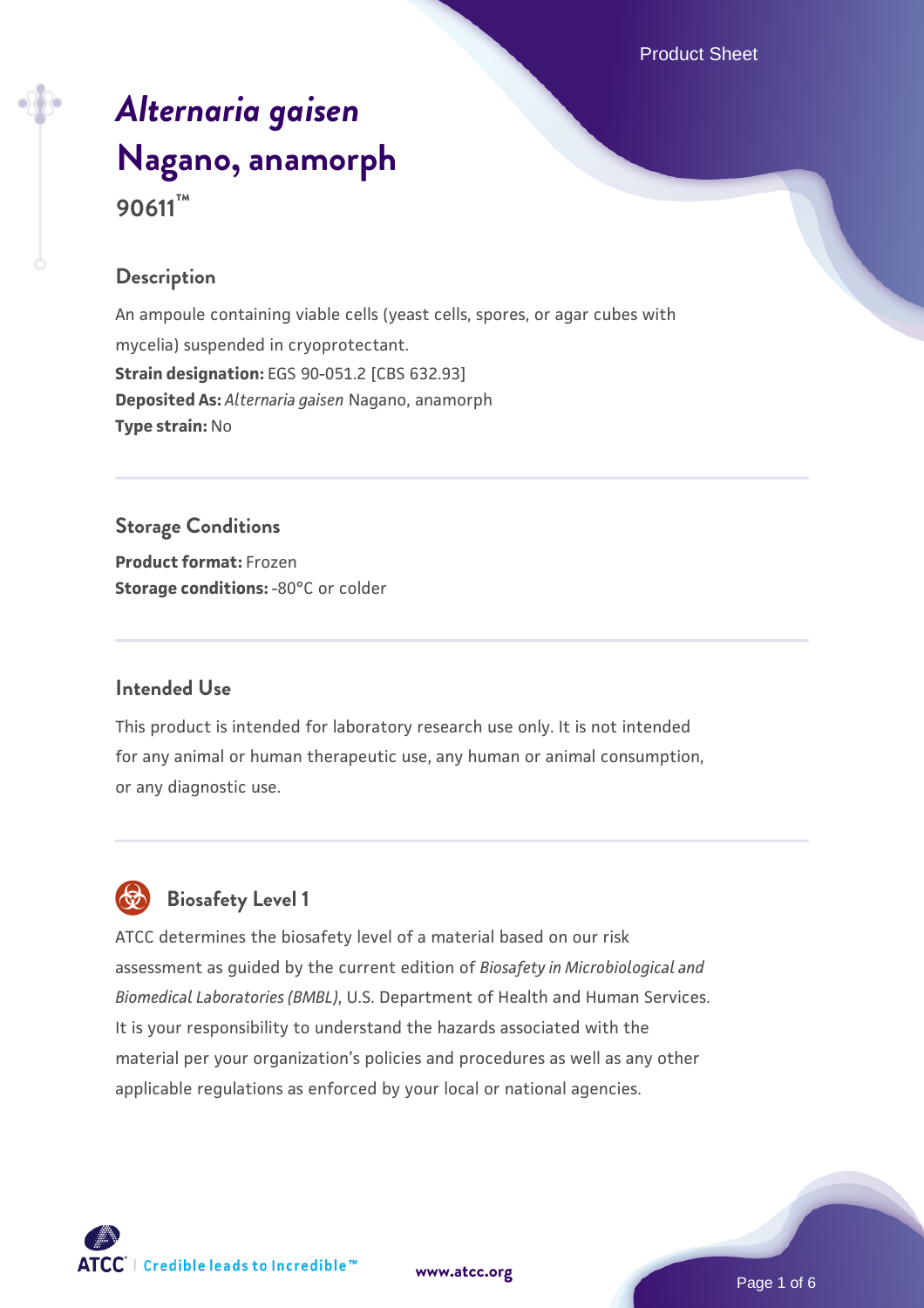ATCC highly recommends that appropriate personal protective equipment is always used when handling vials. For cultures that require storage in liquid nitrogen, it is important to note that some vials may leak when submersed in liquid nitrogen and will slowly fill with liquid nitrogen. Upon thawing, the conversion of the liquid nitrogen back to its gas phase may result in the vial exploding or blowing off its cap with dangerous force creating flying debris. Unless necessary, ATCC recommends that these cultures be stored in the vapor phase of liquid nitrogen rather than submersed in liquid nitrogen.

## **Certificate of Analysis**

For batch-specific test results, refer to the applicable certificate of analysis that can be found at www.atcc.org.

#### **Growth Conditions**

**Medium:**  [ATCC Medium 343: V8 juice agar](https://www.atcc.org/-/media/product-assets/documents/microbial-media-formulations/3/4/3/atcc-medium-0343.pdf?rev=fbf48fa24e664932828269db1822ab12) [ATCC Medium 336: Potato dextrose agar \(PDA\)](https://www.atcc.org/-/media/product-assets/documents/microbial-media-formulations/3/3/6/atcc-medium-336.pdf?rev=d9160ad44d934cd8b65175461abbf3b9) [ATCC Medium 2211: V8 juice agar, half-strength](https://www.atcc.org/-/media/product-assets/documents/microbial-media-formulations/2/2/1/1/atcc-medium-2211.pdf?rev=556c7dd2b94b4c8994eb3adffa660619) **Temperature:** 24-26°C **Atmosphere:** Aerobic

## **Handling Procedures**

**Frozen ampoules** packed in dry ice should either be thawed immediately or stored in liquid nitrogen. If liquid nitrogen storage facilities are not available, frozen ampoules may be stored at or below -70°C for approximately one



**[www.atcc.org](http://www.atcc.org)**

Page 2 of 6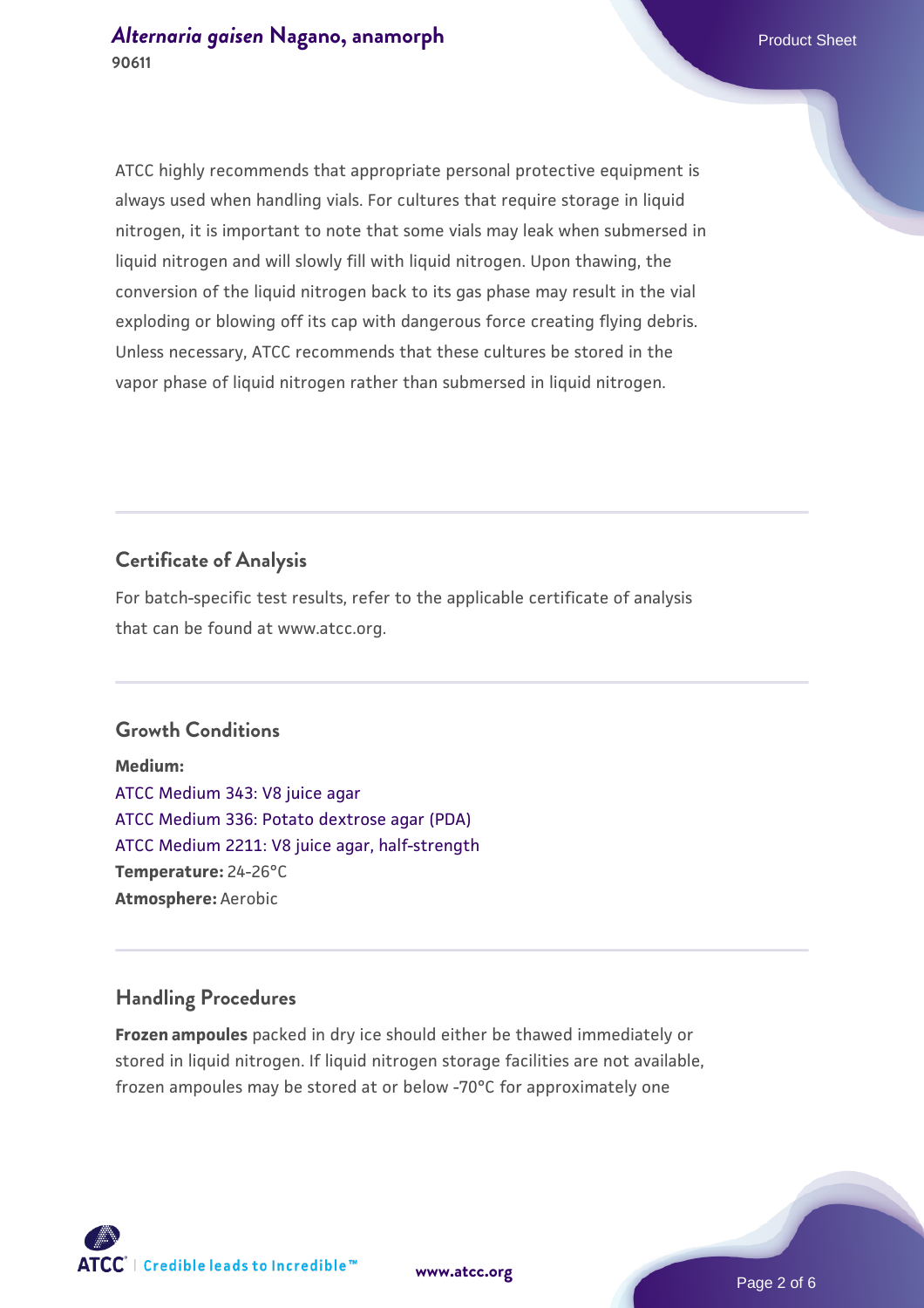#### *[Alternaria gaisen](https://www.atcc.org/products/90611)* **[Nagano, anamorph](https://www.atcc.org/products/90611)** Product Sheet **90611**

week. **Do not under any circumstance store frozen ampoules at refrigerator freezer temperatures (generally -20°C).** Storage of frozen material at this temperature will result in the death of the culture.

- 1. To thaw a frozen ampoule, place in a **25°C to 30°C** water bath, until just thawed **(approximately 5 minutes).** Immerse the ampoule just sufficient to cover the frozen material. Do not agitate the ampoule.
- 2. Immediately after thawing, wipe down ampoule with 70% ethanol and aseptically transfer at least 50 µL (or 2-3 agar cubes) of the content onto a plate or broth with medium recommended.
- Incubate the inoculum/strain at the temperature and conditions 3. recommended. Inspect for growth of the inoculum/strain regularly. The sign of viability is noticeable typically after 3-4 days of incubation. However, the time necessary for significant growth will vary from strain to strain.

#### **Notes**

Use black light for sporulation.

Additional information on this culture is available on the ATCC<sup>®</sup> web site at www.atcc.org.

#### **Material Citation**

If use of this material results in a scientific publication, please cite the material in the following manner: *Alternaria gaisen* Nagano, anamorph (ATCC 90611)

### **References**

References and other information relating to this material are available at www.atcc.org.

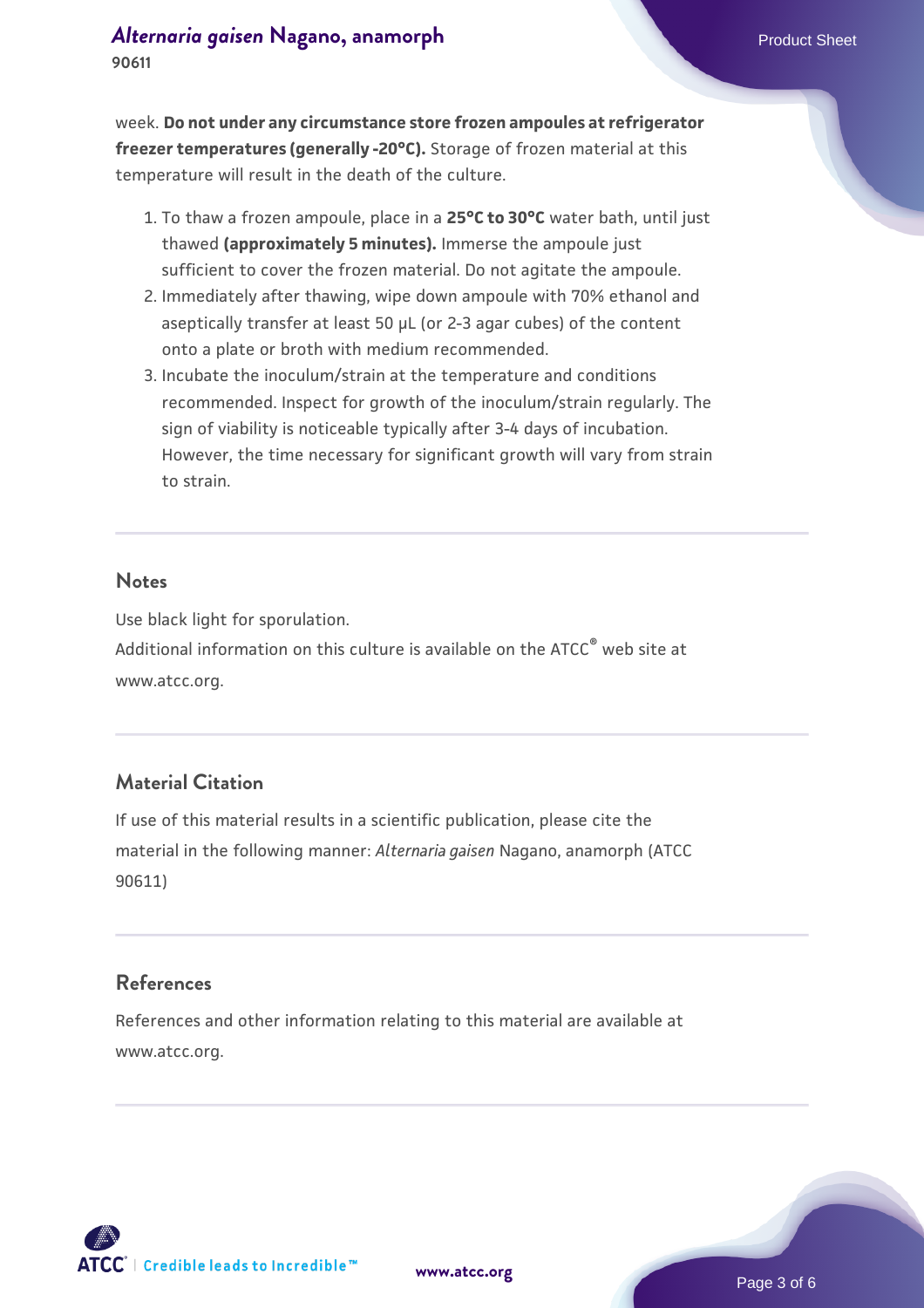*[Alternaria gaisen](https://www.atcc.org/products/90611)* **[Nagano, anamorph](https://www.atcc.org/products/90611)** Product Sheet **90611**

#### **Warranty**

The product is provided 'AS IS' and the viability of ATCC® products is warranted for 30 days from the date of shipment, provided that the customer has stored and handled the product according to the information included on the product information sheet, website, and Certificate of Analysis. For living cultures, ATCC lists the media formulation and reagents that have been found to be effective for the product. While other unspecified media and reagents may also produce satisfactory results, a change in the ATCC and/or depositor-recommended protocols may affect the recovery, growth, and/or function of the product. If an alternative medium formulation or reagent is used, the ATCC warranty for viability is no longer valid. Except as expressly set forth herein, no other warranties of any kind are provided, express or implied, including, but not limited to, any implied warranties of merchantability, fitness for a particular purpose, manufacture according to cGMP standards, typicality, safety, accuracy, and/or noninfringement.

#### **Disclaimers**

This product is intended for laboratory research use only. It is not intended for any animal or human therapeutic use, any human or animal consumption, or any diagnostic use. Any proposed commercial use is prohibited without a license from ATCC.

While ATCC uses reasonable efforts to include accurate and up-to-date information on this product sheet, ATCC makes no warranties or representations as to its accuracy. Citations from scientific literature and patents are provided for informational purposes only. ATCC does not warrant that such information has been confirmed to be accurate or complete and the customer bears the sole responsibility of confirming the accuracy and completeness of any such information.

This product is sent on the condition that the customer is responsible for and assumes all risk and responsibility in connection with the receipt, handling,



**[www.atcc.org](http://www.atcc.org)**

Page 4 of 6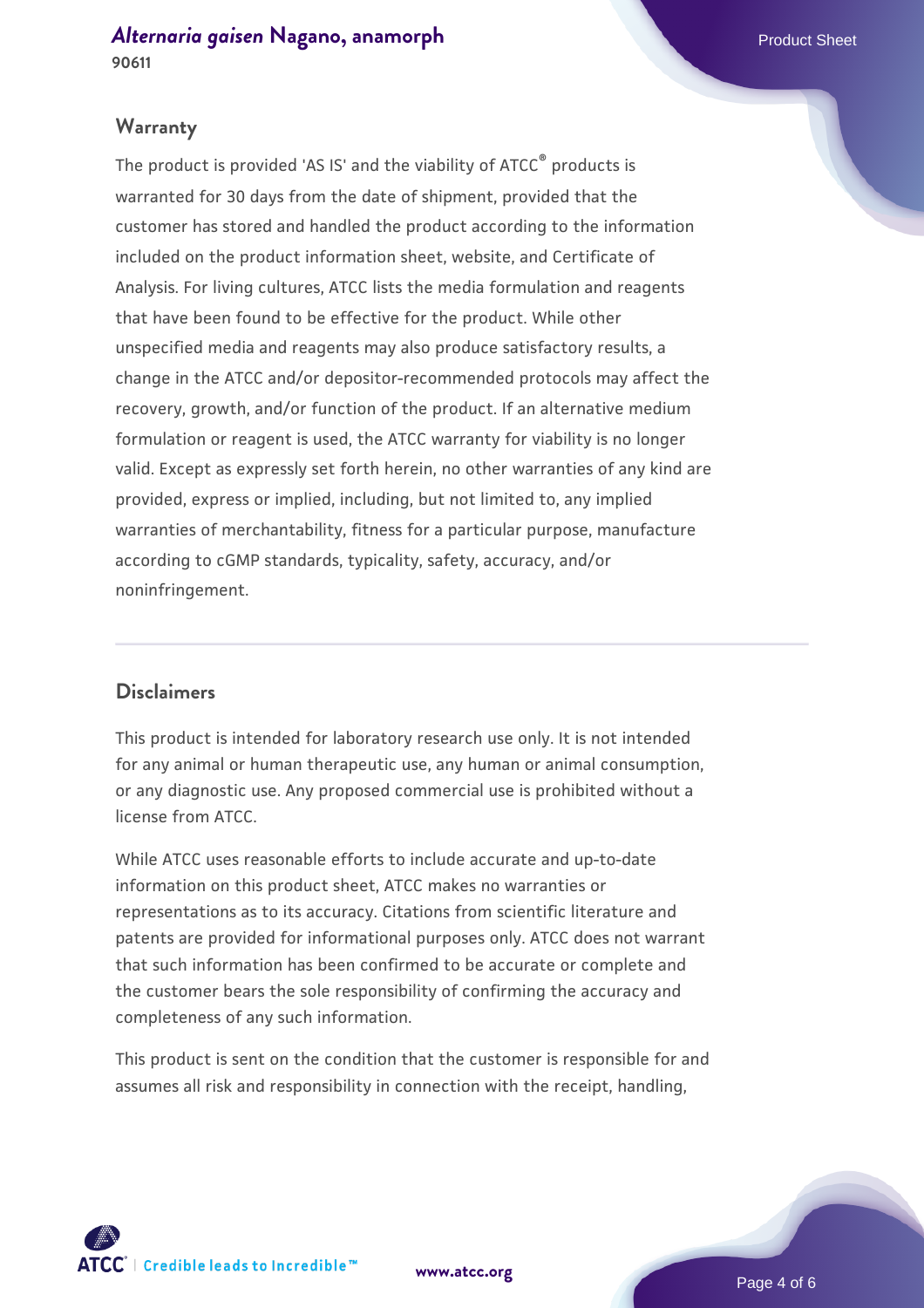storage, disposal, and use of the ATCC product including without limitation taking all appropriate safety and handling precautions to minimize health or environmental risk. As a condition of receiving the material, the customer agrees that any activity undertaken with the ATCC product and any progeny or modifications will be conducted in compliance with all applicable laws, regulations, and guidelines. This product is provided 'AS IS' with no representations or warranties whatsoever except as expressly set forth herein and in no event shall ATCC, its parents, subsidiaries, directors, officers, agents, employees, assigns, successors, and affiliates be liable for indirect, special, incidental, or consequential damages of any kind in connection with or arising out of the customer's use of the product. While reasonable effort is made to ensure authenticity and reliability of materials on deposit, ATCC is not liable for damages arising from the misidentification or misrepresentation of such materials.

Please see the material transfer agreement (MTA) for further details regarding the use of this product. The MTA is available at www.atcc.org.

## **Copyright and Trademark Information**

© ATCC 2021. All rights reserved.

ATCC is a registered trademark of the American Type Culture Collection.

## **Revision**

This information on this document was last updated on 2021-05-19

## **Contact Information**

ATCC 10801 University Boulevard Manassas, VA 20110-2209 USA